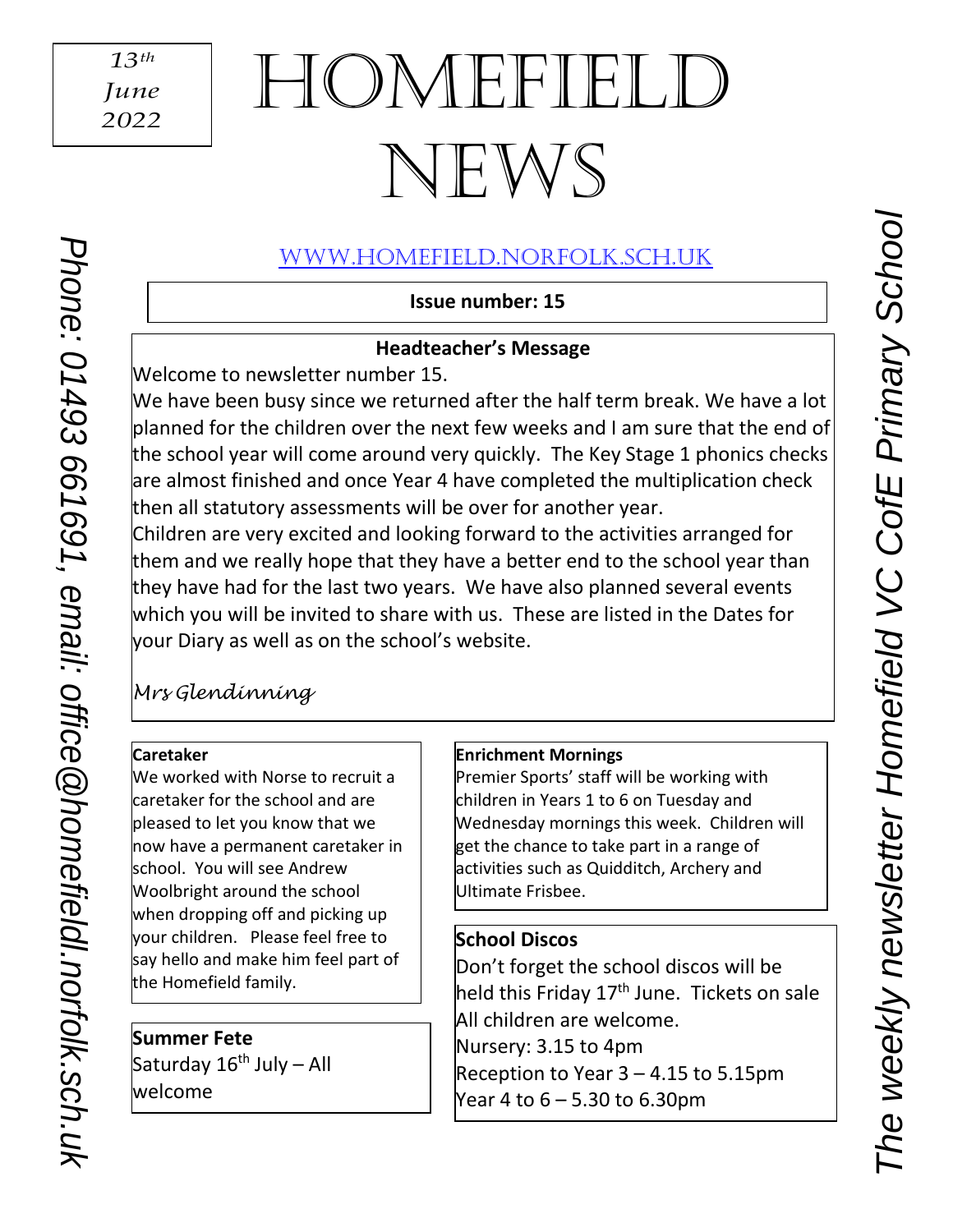#### **School Meals - Reminder**

Due to rises in the cost of fuel and food we have been forced to make the decision to raise the cost of a school lunch. We have been subsiding lunches for the last two terms but feel this is no longer sustainable. **The price of a school lunch will be £2.60 per day or £13.00 per week.** 

**Sports Day –** Children have already started practicing for this year's sports day which will be held on 11<sup>th</sup> July. We hope that you will be able to join us.

Nursery and Reception – 9 to 10am Key Stage 1 – 10am to 12 Key Stage 2 - 1 to 3pm

#### **Family Picnic Lunch**

i<br>I

You are invited to join your children for a bring-your-own picnic lunch on Wednesday 20<sup>th</sup> July. The kitchen will provide a packed lunch for those children entitled to a free school meal or who would like to purchase a school packed lunch. Lunch will start at 12 and end at 1pm when all children need to return to their classrooms for registration. After they have been registered you are welcome to take them home for the afternoon but if you are unable to attend the picnic or take them home then afternoon school will finish at the usual time of 3.10pm.

**There will be no hot lunch that day**

#### **Dates for your Diary**

**Tuesday 14th June** – New Reception class intake open evening **Tuesday 14th June** – Years 3 and 4 trip to Norwich **Tuesday 14th June** – Enrichment with Premier Sports – Year 1, 2 and 6 **Wednesday 15th June** - Enrichment with Premier Sports – Year 3, 4 and 5 **Friday 17th June** – School Discos **Friday 24th June** – Year 2 trip to Africa Alive **Tuesday 28th June** – Year 1 trip to Time and Tide Museum **Thursday 30th June** – Year 6 performance of School Daze 6.30pm **Friday 1st July** – Reception trip to The Nest, Norwich **Friday 1st July** – Year 4 performing at St Georges theatre **Monday 4th July to Wednesday 6th July** – Year 6 transition days **Tuesday 5th July -** Transition Day **Friday 8th July** – Year 5/6 Netball tournament at North Denes **Monday 11th July -** Sports Day **Wednesday 13th July -** PE Enrichment Day **Saturday 16th July –** Summer Fete **Tuesday 19th July** – Leavers' BBQ and Rounders 3.10 to 5pm **Wednesday 20th July –** Family Picnic lunch 12 to 1pm **Friday 22nd July** – Leavers' service 10.30am **Friday 22nd July 2022** – Break up for summer holidays

## **GALLERY – Photos from last week's church service**